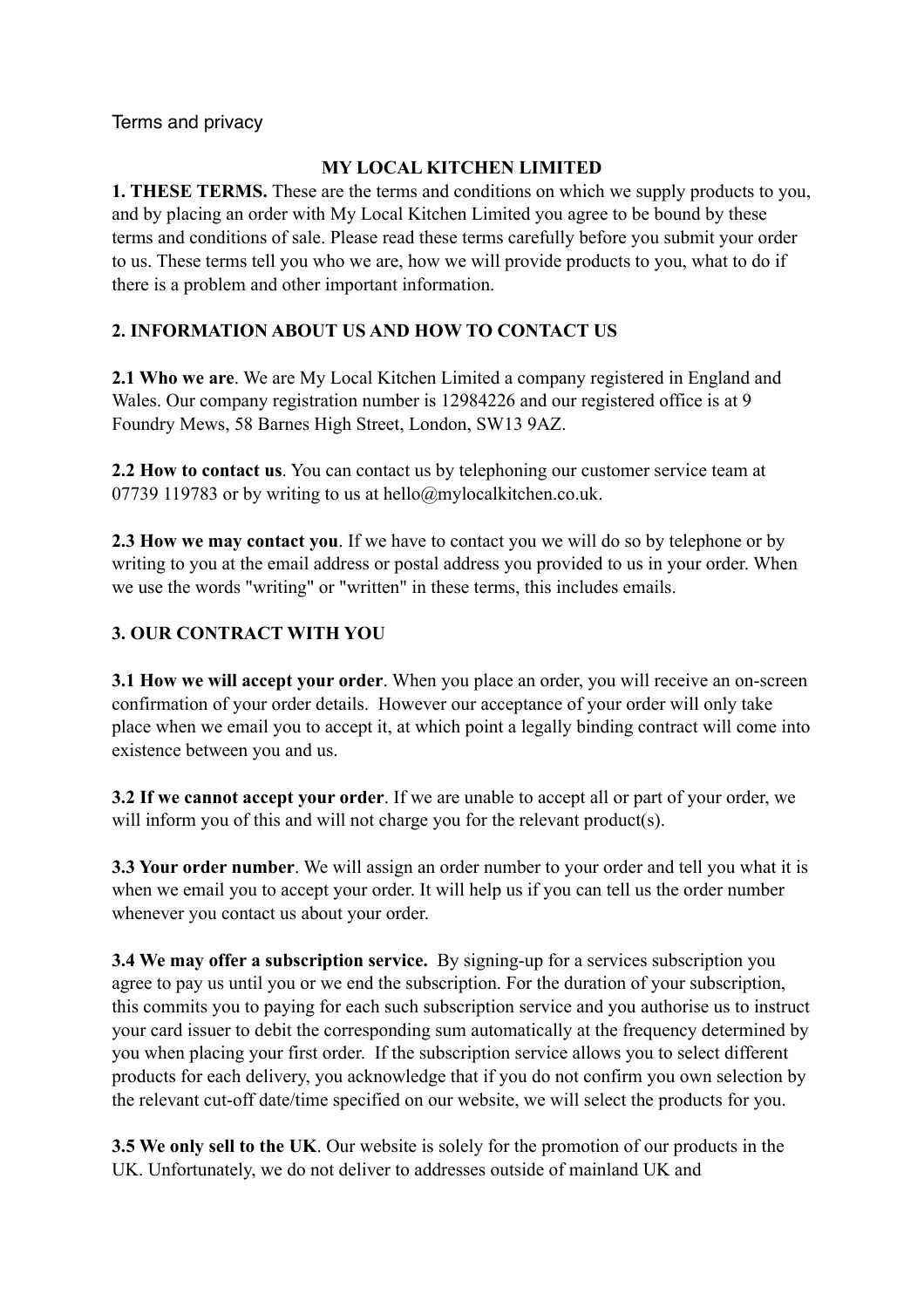cannot currently deliver to Northern Ireland, Republic of Ireland, Scottish Highlands and Scotland north of Glasgow, Isle of Wight, Isle of Man and the Channel Isles.

**4. DISCOUNTS AND PROMOTIONS.** Discount codes may be sent via email or in the post to you if you opt-in to receive correspondence from us. You may be given a discount code to take advantage of any promotion we offer. Please check any applicable expiry dates which may be stated on the promotional material. If an expiry date applies, unless a time is stated, the promotion will expire at midnight on the date stated. Discount codes will not be valid for use in conjunction with other offers, promotions or discounted items. If there is a minimum spend for the promotion to apply, the minimum spend amount must be in addition to any promotions, meal deals, multi-buys or other discounted items. Any terms and conditions contained in the promotional material will apply in addition to these terms, and will take precedence over these terms in the event of any conflict. If a discount code takes the order below the minimum order value threshold, you will need to add additional products to your basket to reach this threshold. The same applies to any free delivery threshold. If the discount code or promotion has not been successfully applied and the order completed we are not obliged to re-issue a discount code or apply the discount retrospectively.

**5. GIFT CARDS.** Gift cards are redeemable within the relevant expiry date for orders placed. Gift Cards cannot be exchanged or refunded for cash. Gift Cards can be used towards purchases at a higher price than its face value upon payment of the difference. If a Gift Card is used for a transaction at a lower value than the face value of the Gift Card, then the Gift Card will be updated with the revised balance and can be used towards future purchases. In the event that you are issued with a refund in relation to any product(s) purchased using a Gift Card, the refund amount will be added to the balance of the Gift Card used to complete the purchase. We have no liability for replacement or refund if a Gift Card is lost, stolen, or used by an unauthorised third party, whether they have been redeemed or not.

**6. PRODUCTS MAY VARY.** The images of the products on our website are for illustrative purposes only. Although we have made every effort to display the products accurately, our products may vary slightly from those images. The packaging of the products may vary from that shown in images on our website.

**7. CHANGES TO THE PRODUCTS.** We may change the products at any time to reflect changes in relevant laws and regulatory requirements or make minor adjustments to recipes. These changes will not affect your use or enjoyment of the products. In addition, we may make more significant changes to the products, for example a significant change to a recipe or if an ingredient is unavailable and needs to be substituted. In the event that we make a significant change after you have placed your order, we will notify you as soon as reasonably practicable, and you may contact us in writing to cancel and receive a refund.

**8. SUBSTITUTIONS.** In the event that we are unable to supply a product as part of your order for any reason, we may contact you and offer you a substitute product. If you notify us in writing that you would like to accept the substitute product, we will include this item in your delivery instead of the original product you ordered. If the substitute product is cheaper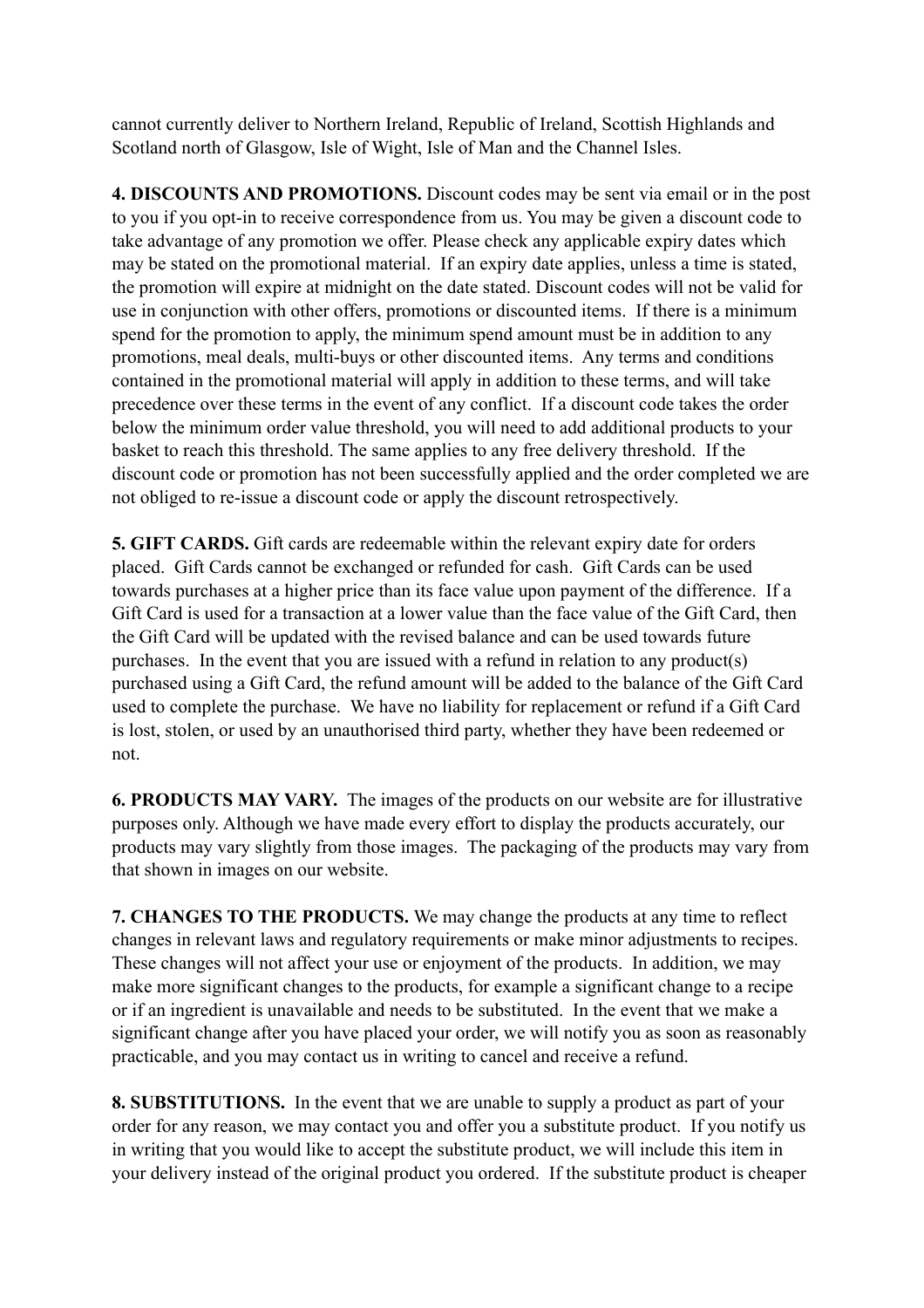than the original product you ordered, we will refund you the difference in price. If the substitute product is more expensive than the original product you ordered, you will not be charged anything further to receive the substitute product.

#### **9. YOUR RIGHT TO CANCEL OR MAKE CHANGES.**

We are governed by the UK Distance Selling Regulations, however, as our products are perishable, you are not entitled to the right to return unwanted goods within 14 days of receiving them. Orders can be cancelled in accordance with clause 9.2 below. If you wish to cancel your order, or make a change to your order, please contact us in writing as soon as possible, and no later than 7am two working days before your booked delivery. For example, if your booked delivery day is Tuesday, we would need to receive notification in writing by 7am on the previous Friday. If you have requested a change, we will let you know about any changes to the price of the product, the timing of supply or anything else which would be necessary as a result of your requested change and ask you to confirm whether you wish to go ahead with the change. If you choose not to go ahead, your order will be cancelled and you will receive a refund.

#### **10. DELIVERY**

**10.1 Delivery costs and timescales**. Please check our FAQs for details of our delivery costs and timescales.

**10.2 Delivery Delays.** We are not responsible for delivery delays outside of our control. If delivery is delayed we will contact you as soon as possible to let you know and we will take steps to minimise the effect of the delay. Provided we do this we will not be liable for delays caused by the event. If your order cannot be delivered on the expected delivery date, we may contact you to arrange a suitable alternative for the next available delivery date, or you may contact us in writing to request a refund.

**10.3 If you are not at home for delivery**. At checkout, we will ask you to confirm your 'safe place' for delivery in the event you are not at home to receive it. If nobody is available at your address to take delivery, your order will be left in your chosen 'safe place'. If you do not specify your 'safe place' at checkout, the delivery driver will leave it in a place they deem safe at their absolute discretion. If we have left your Products in your 'safe place', or another place deemed safe by the delivery driver, and they are stolen or damaged, we do not accept any liability for such. We may offer you a refund at our complete discretion.

**10.4 When you become responsible for the goods**. The product will be your responsibility from the time we deliver the product to the address you gave us.

**10.5 When you own goods**. You own the product once we have received payment in full.

**10.6 What will happen if you do not give required information to us**. We may need certain information from you so that we can supply the products to you, for example, your name, email address, contact telephone number, billing address and delivery address, which will be requested as part of the ordering process. If you do not give us this information within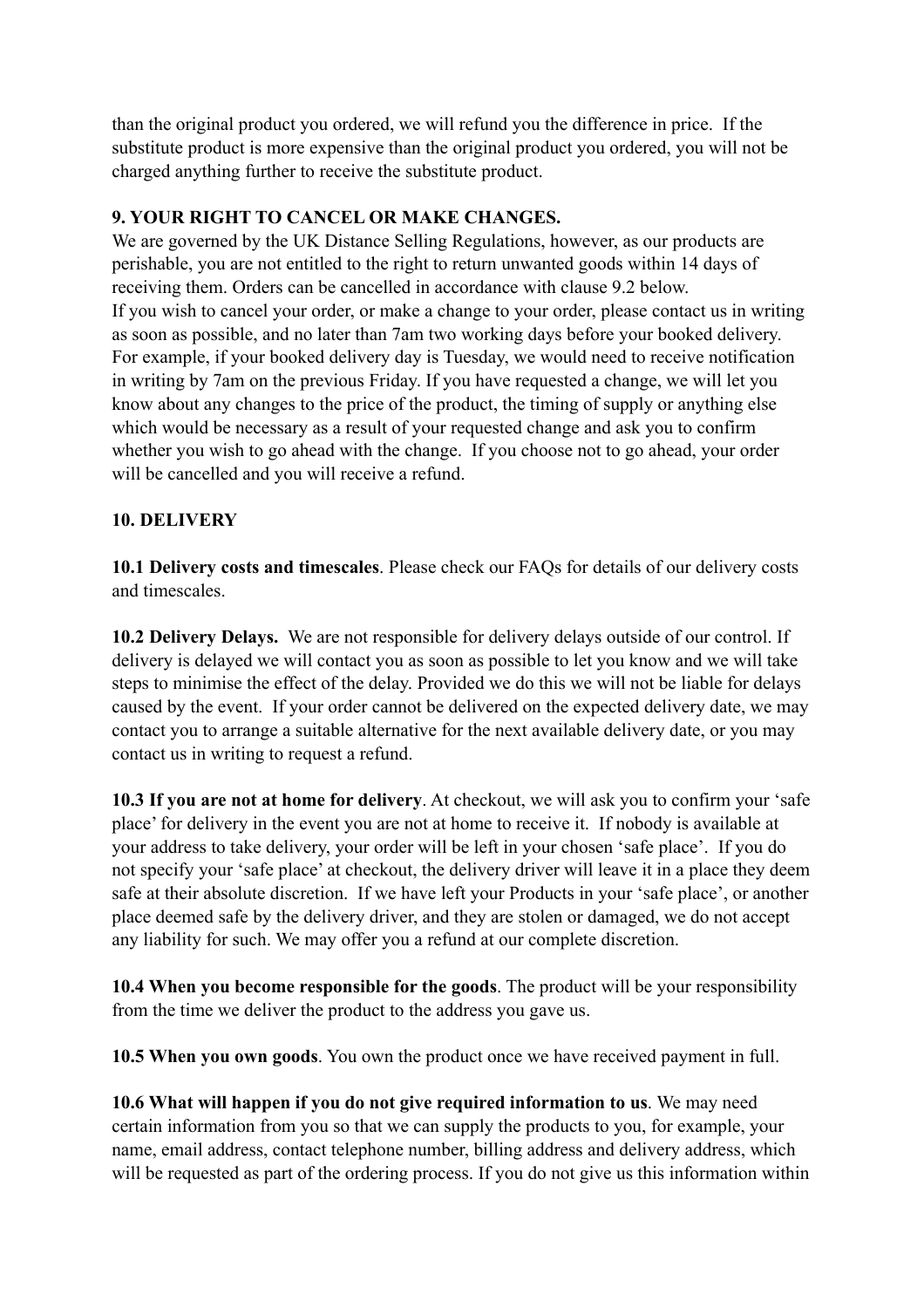a reasonable time of us asking for it, or if you give us incomplete or incorrect information, we may end our contract with you. We will not be responsible for supplying the products late or not supplying any part of them if this is caused by you not giving us the information we need within a reasonable time of us asking for it.

# **11. IF THERE IS A PROBLEM WITH THE PRODUCT**

**11.1 How to tell us about problems**. As we sell perishable goods, please inspect the products as soon as they are received by you. If you have any questions or complaints about the product, please contact us immediately. You can telephone our customer service team using the details specified at clause 2.2 above. We will be happy to issue a refund or store credit (at our discretion) for any product you feel does not meet our product description or standards, or any item that has been damaged in transit.

**11.2 Summary of your legal rights**. We are under a legal duty to supply products that are in conformity with this contract.

# **12. OUR RIGHTS TO END OUR CONTRACT WITH YOU**

**12.1 We may end our contract with you if you break it**. We may end our contract with you for delivery of a product at any time by writing to you if:

- a. you do not make any payment to us when it is due;
- b. you do not, within a reasonable time of us asking for it, provide us with information that is necessary for us to provide the products, as described in clause 7.7 above;
- c. you do not, within a reasonable time, allow us to deliver the product to you.

**12.2 Refund if you break our contract with you**. If we end our contract with you in the situations set out in 8.1 we will refund any money you have paid in advance for products we have not provided but we may deduct or charge you a reasonable amount for the net costs we will incur as a result of your breaking the contract.

## **13. PRICE AND PAYMENT**

**13.1 What happens if we got the price wrong**. It is always possible that, despite our best efforts, some of the products we sell may be incorrectly priced. We will normally check prices before accepting your order so that, where the product's correct price at your order date is less than our stated price at your order date, we will charge the lower amount. If the product's correct price at your order date is higher than the price stated to you, we will contact you for your instructions before we accept your order. If we accept and process your order where a pricing error is obvious and unmistakeable and could reasonably have been recognised by you as a mispricing, we may end the contract, refund you any sums you have paid and require the return of any goods provided to you.

**13.2 When you must pay and how you must pay**. We accept payment with Amex, Apple Pay, Google Pay, Mastercard, Visa, Paypal, Shopify Pay. You authorise us and/or our third party payment providers to take payment and/or charge your payment card for the relevant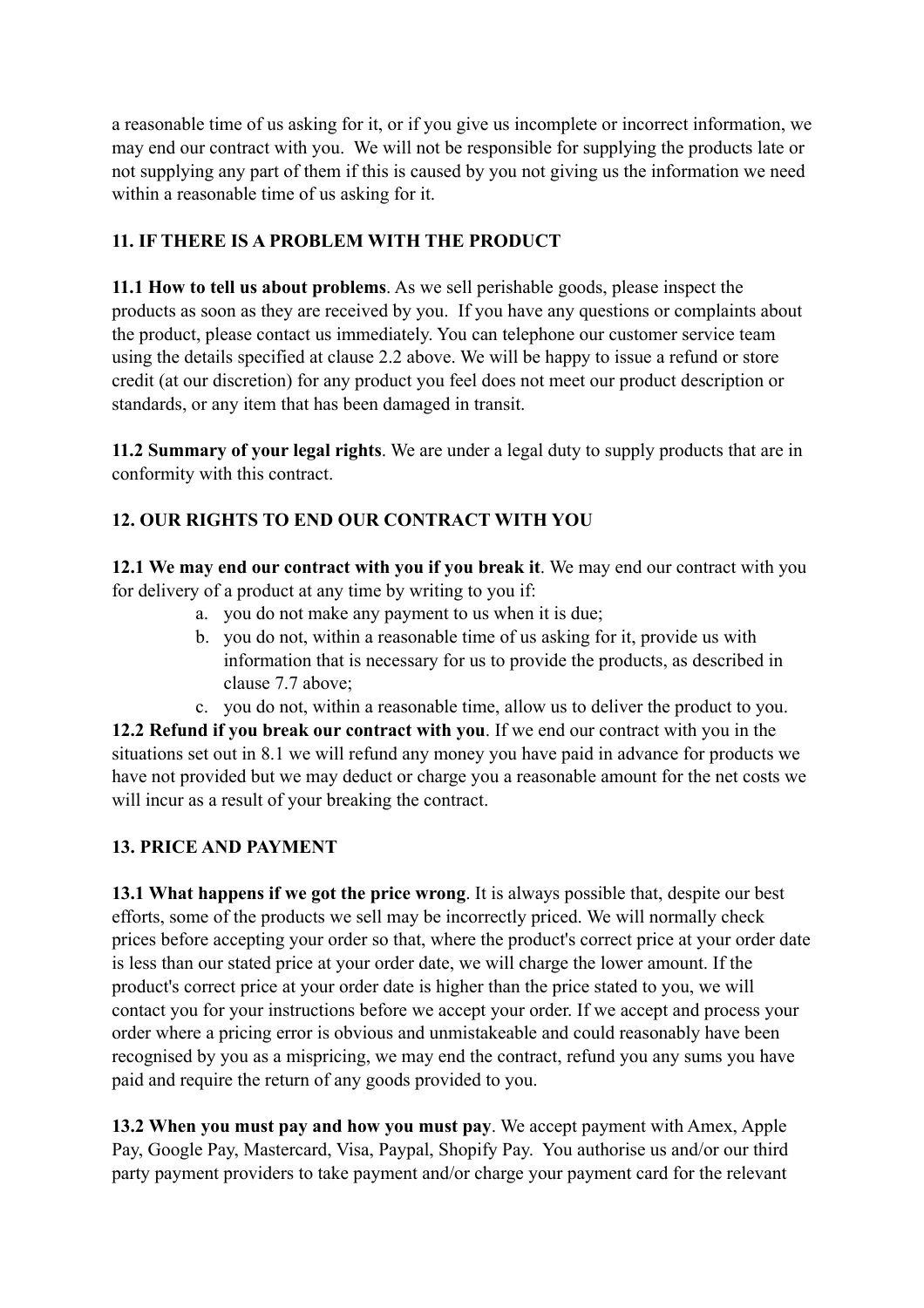amount at the relevant time. You must pay for the products before we dispatch them.

**13.3 Subscription service payments**. If you are using a subscription service, payments will be taken after the relevant cut-off date/time specified on our website (which may change from time to time), depending on the delivery date you have booked. We may change our prices at any time, and if you are using a subscription service we will give you notice of this at least 14 days before any price change takes effect. Payments taken after the notice period will be at the new price. If you do not accept the new price, you can cancel your subscription in accordance with clause 9.2 above.

# **14. OUR RESPONSIBILITY FOR LOSS OR DAMAGE SUFFERED BY YOU**

**14.1 We do not exclude or limit in any way our liability to you where it would be unlawful to do so**. This includes liability for death or personal injury caused by our negligence or the negligence of our employees, agents or subcontractors; for fraud or fraudulent misrepresentation; for breach of your legal rights in relation to the products including the right to receive products which are: as described and match information we provided to you, of satisfactory quality, fit for any particular purpose made known to us, and supplied with reasonable skill and care; and any other implied rights under the Consumer Rights Act 2015.

**14.2 What we are responsible for**. Subject to clause 14.1 above, if we fail to comply with these terms, we are responsible for loss or damage you suffer which is:-

- a. up to the maximum amount of the purchase price of the relevant product(s); and
- b. a foreseeable result of our breaking this contract or our failing to use reasonable care and skill (but we are not responsible for any loss or damage that is not foreseeable). Loss or damage is foreseeable if either it is obvious that it will happen or if, at the time the contract was made, both we and you knew it might happen, for example, if you discussed it with us during the sales process.

**14.3 We are not liable for business losses**. We only supply the products for domestic and private use. You are not permitted to use our products commercially or re-sell our products under any circumstances, without our prior written consent. If you do use the products for any commercial, business or re-sale purpose we will have no liability to you for any loss of profit, loss of business, business interruption, or loss of business opportunity.

**14.4 We are not liable for circumstances beyond our reasonable control.** We are not liable for failure to perform or delay in performing any obligation under these terms if the failure or delay is caused by any circumstances beyond our reasonable control including third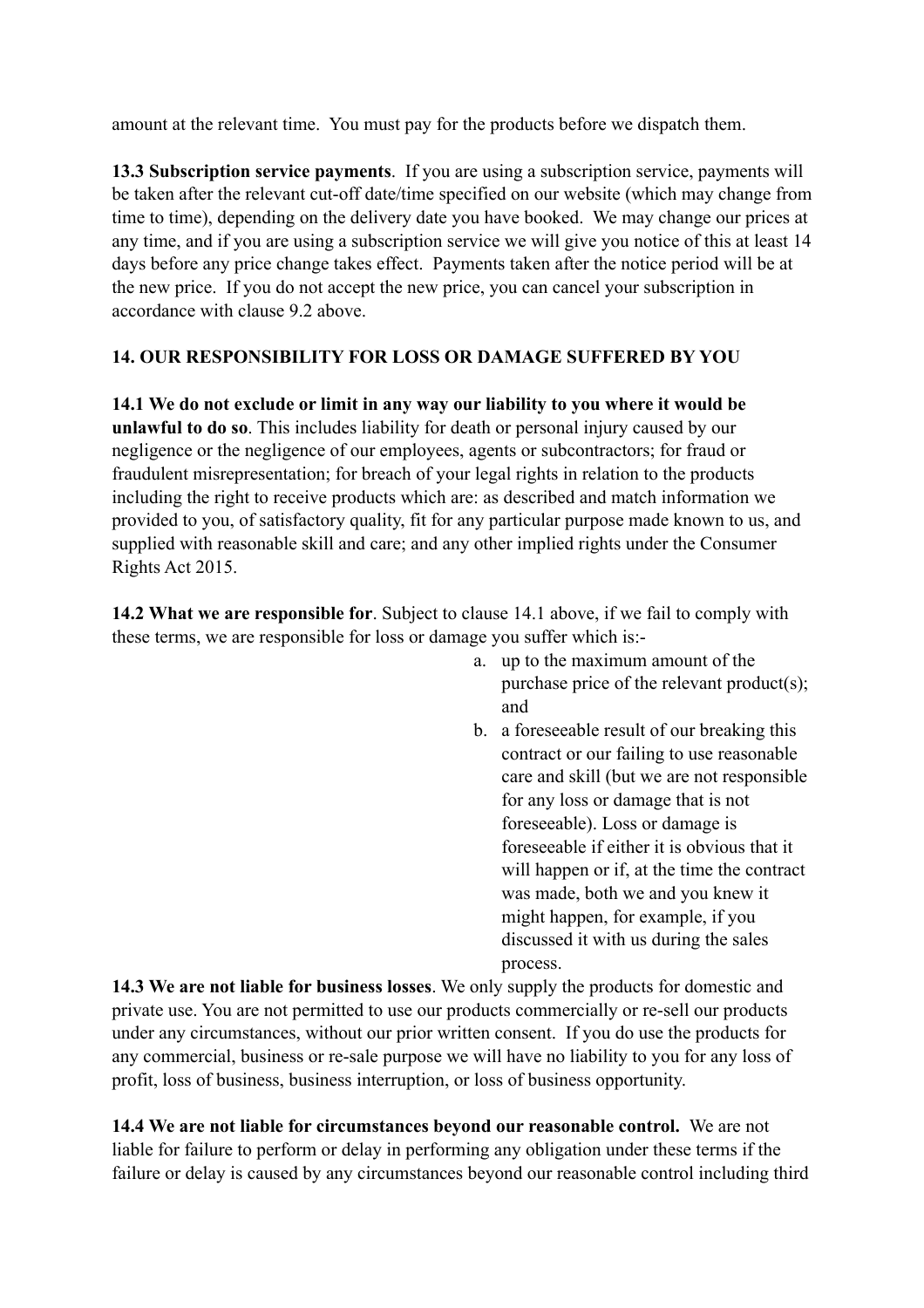party telecommunication errors.

**15. HOW WE MAY USE YOUR PERSONAL INFORMATION.** We will only use your personal information as set out in our [Privacy Policy.](http://www.potage.co.uk/pages/potage-privacy-policy)

# **16. OTHER IMPORTANT TERMS**

**16.1 We have the right to change or vary these terms and conditions at any time.** Unless otherwise required by applicable laws and regulations, you will be subject to the policies and terms and conditions in force at the time that you receive your order confirmation from us.

**16.2 If a court finds part of this contract illegal, the rest will continue in force**. Each of the paragraphs of these terms operates separately. If any court or relevant authority decides that any of them are unlawful, the remaining paragraphs will remain in full force and effect.

**16.3 Even if we delay in enforcing this contract, we can still enforce it later**. If we do not insist immediately that you do anything you are required to do under these terms, or if we delay in taking steps against you in respect of your breaking this contract, it will not prevent us taking steps against you at a later date.

#### **16.4 Which laws apply to this contract and where you may bring legal proceedings**. These terms are governed by English law and you can bring legal proceedings in respect of the products in the English courts.

## **Privacy Policy**

#### **1. Introduction**

This privacy policy (**Policy**) relates to your personal information in connection with your use of and access to the My Local Kitchen website (www.MyLocalKitchen.co.uk) (the **My Local Kitchen Platform**) and any services provided by My Local Kitchen (the My Local Kitchen Platform and services together forming the **My Local Kitchen Services**).

We are committed to protecting your information and your right to privacy. If you have any questions or concerns about our Policy, or our practices with regards to your personal information, please contact us via hello@MyLocalKitchen.co.uk.

When you use the My Local Kitchen Services, you trust us with your information and we take your privacy very seriously. We seek to explain to you in the clearest way possible what information we collect, how we use it and what rights you have in relation to it. We hope you take some time to read through it carefully, as it is important. If there are any terms in this Policy that you do not agree with, please discontinue your use of the My Local Kitchen **Services** 

#### **2. Changes to this Policy or your personal information**

We review this Policy regularly and it is your responsibility to check regularly and determine whether you still agree to comply with the Policy. If you do not agree to any changes to this Policy then you must immediately stop using the My Local Kitchen Services. In the event we make any significant changes to this Policy we will use our reasonable endeavours to inform you of such changes in advance in writing.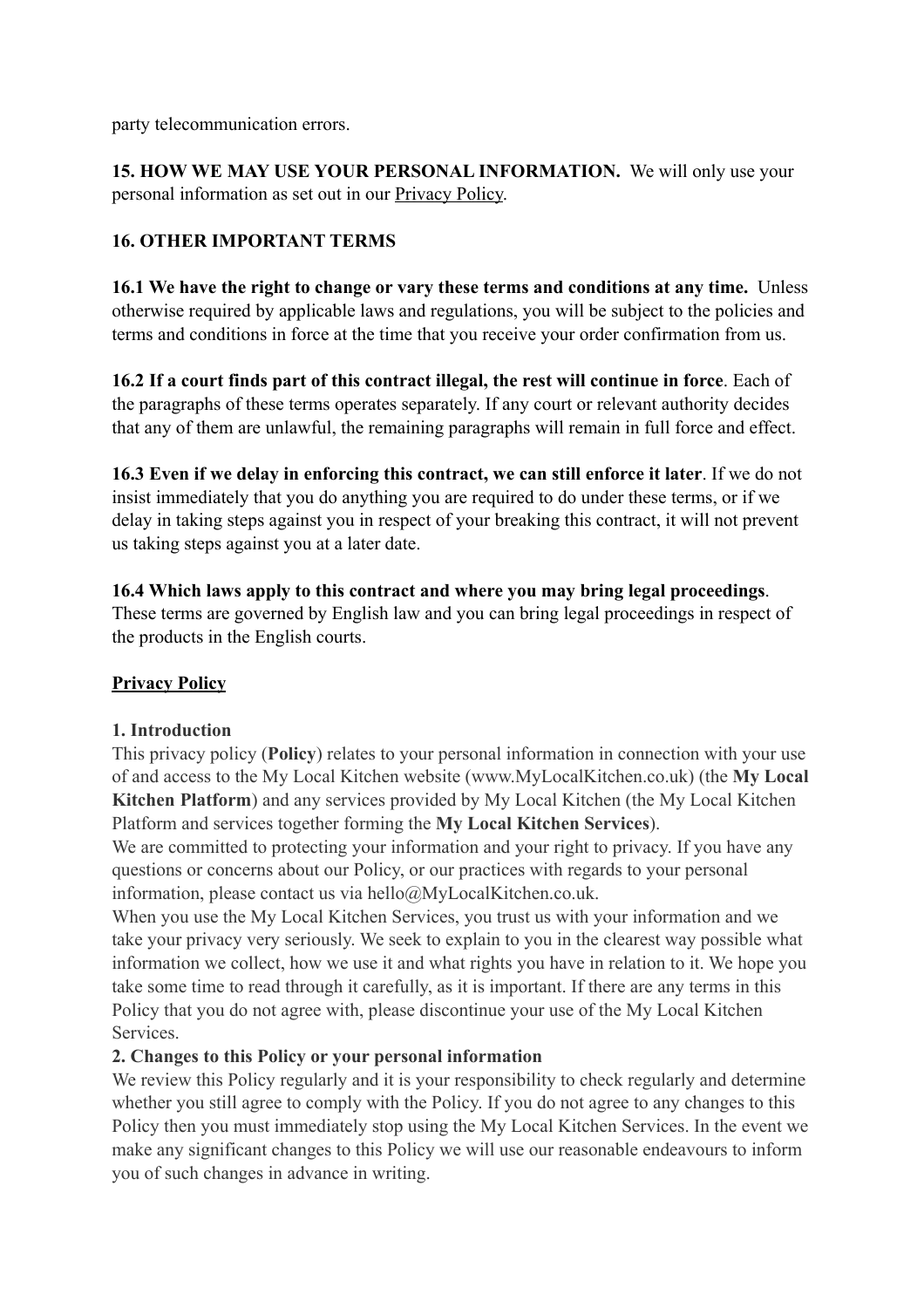It is important that the personal information we hold about you is true, complete, accurate and current. Accordingly, you must notify us of any changes to your personal information (for example, if you change your email address).

## **3. About us**

The My Local Kitchen Services are owned and operated by My Local Kitchen Limited (trading as "My Local Kitchen"), a company registered in England and Wales with company number 08217527 and whose registered office is situated at Unit 7, 2 Linford Street, London, England, SW8 4AB (**My Local Kitchen/we/us/our**). My Local Kitchen is the controller (also known as a data controller) of, and is responsible for, your personal information. The term "you" refers to the user wishing to access and/or use the My Local Kitchen Services. The My Local Kitchen Platform provides a platform for you to view and purchase selected flash frozen foods online, directly from My Local Kitchen.

# **4. Information we may collect about you**

• **4.1 Personal information you disclose to us**

**In Short: We collect personal information that you provide to us including information such as your name, address, contact information, company name, social media handles/ URLs and payment card information.** 

We collect personal information that you voluntarily provide to us when registering to use and actually using the My Local Kitchen Services, or otherwise contacting us. The personal information that we collect depends on the context of your interactions, the choices you make and the products and features you use. When you use the My Local Kitchen Services and/or when you otherwise deal with us, we may collect the following information about you (the **Information**):

- **Identity Data**, which includes your first name, last name and gender.
- **Contact Data**, which means the data we use to contact you including your billing address, delivery address, email address and contact number.
- **Financial Data**, which means the payment method and card association used to process your payments for your orders. We do not store or process your card details ourselves, they are processed and stored via one of our contracted third party service providers. We encrypt your payment card details in your browser and securely transfer this data to our relevant third party payment provider to process a payment.
- **Transaction Data**, which means details about transactions you have made using the My Local Kitchen Services, including the payments to and from you along with other details of products you have purchased from us.
- **Profile Data**, which includes your username, email address and log-in data, details of any purchases or orders made by you, and your interests, preferences, feedback and survey or questionnaire responses.
- **Usage Data**, which includes Information about how you use the My Local Kitchen Services. This includes your browsing patterns and Information such as how long you might spend on one of our webpages on the My Local Kitchen Platform and what you look at and for, the page that referred you to the My Local Kitchen Platform and the click stream during your visit to our website, page response times, and page interaction Information (for example, clicks you make on a page).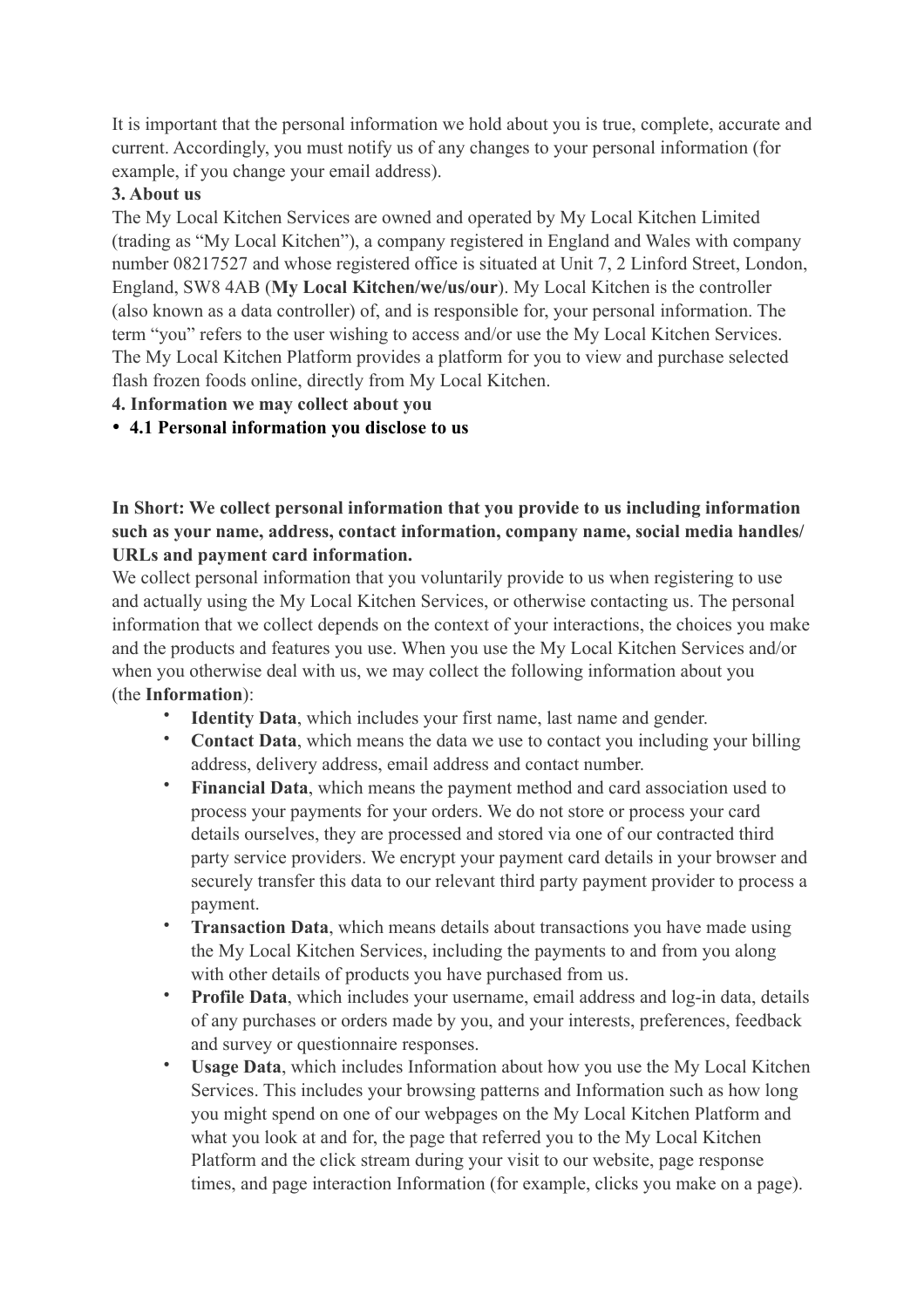- **Marketing and Communications Data**, which includes your preferences with regards to receiving marketing from us and your other communication preferences.
- **Other Information relevant to services, customer surveys, questionnaires and/ or offer**.

## **4.2 Information automatically collected**

## **In Short: Some Information – such as IP addresses and/or browser and device characteristics – is collected automatically when you use the My Local Kitchen Platform.**

We automatically collect certain Information when you visit, use or navigate the My Local Kitchen Platform. This Information does not reveal your specific identity (unless your device name is the same as your name) but may include device and usage Information, such as your IP address, browser and device characteristics, operating system, language preferences, referring URLs, device name, country, location, Information about how and when you use the My Local Kitchen Platform and other technical Information. This Information is primarily needed to maintain the security and operation of the My Local Kitchen Platform, and for our internal analytics and reporting purposes.

Like many businesses, we also collect Information through cookies and similar technologies. You can find out more about this in our [Cookies Policy.](https://www.potage.co.uk/pages/potage-cookie-policy)

## **5. How do we use your Information?**

# **In Short: We process your Information for purposes based on legitimate business interests, the fulfilment of our contract with you, compliance with our legal obligations, and your consent.**

We use your Information collected via the My Local Kitchen Services for a variety of business purposes described below. We process your Information for these purposes in reliance on our legitimate business interests (**Business Purposes**), in order to enter into or perform a contract with you (**Contractual Reasons**), with your consent (**Consent**), and/or for compliance with our legal obligations (**Legal Reasons**). We indicate the specific processing grounds we rely on next to each purpose listed below.

We may process your Information for the following purposes:

- To fulfil and manage any orders in connection with the My Local Kitchen Services (Contractual Reasons). We may use your Information or pass it onto our brand partners to fulfil and manage your orders, payments, returns or exchanges.
- To send administrative Information to you for Business Purposes, Legal Reasons and/or possibly Contractual Reasons. We may use your Information to send you product, service and new feature Information and/or Information about changes to our [Terms](https://www.potage.co.uk/pages/our-terms-and-conditions) and policies.
- To send you marketing and promotional communications for Business Purposes and/or with your Consent. We and/or our brand partners may use your Information for our marketing purposes, if this is in accordance with your marketing preferences. You can opt-out of our marketing emails (see below for further details).
- To facilitate account creation and log-in process with your Consent. If you choose to link your account with us to a third party account (such as your Google or Facebook account), we use the Information we are consequently allowed to collect from those third parties to facilitate account creation and the log-in process. See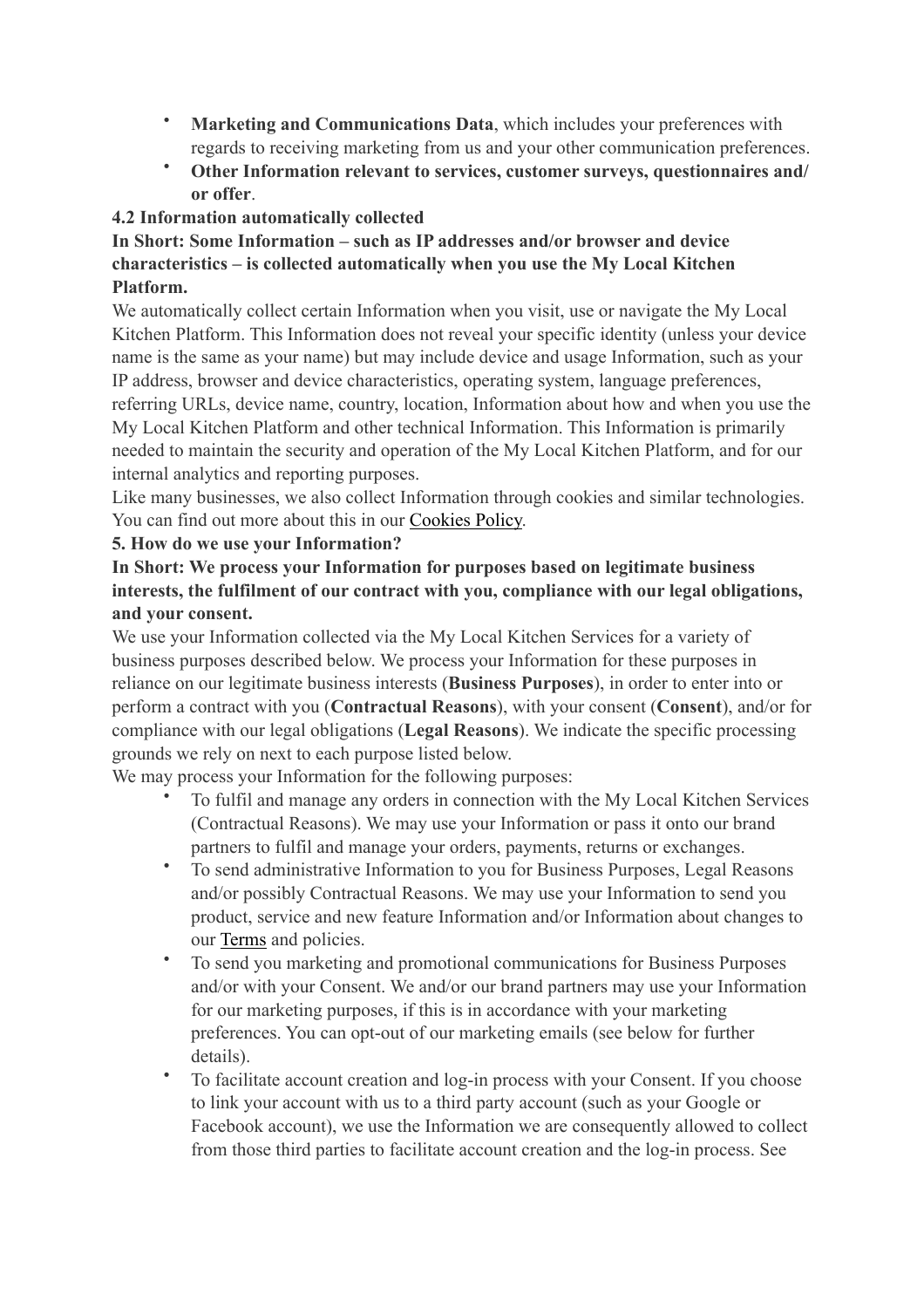the section below headed "How Do We Handle Your Social Media Log-ins" for further information.

- To administer promotions for our Business Purposes and/or with your Consent.
- To request Feedback for our Business Purposes and/or with your Consent. For example, we may use your Information to request feedback and to contact you about your use of the My Local Kitchen Platform.
- To protect the My Local Kitchen Services for Business Purposes and/or Legal Reasons. We may use your Information as part of our efforts to keep the My Local Kitchen Services safe and secure (for example, for the purposes of monitoring and/ or preventing fraud).
- To enforce our [Terms](https://www.potage.co.uk/pages/our-terms-and-conditions) and policies for Business Purposes, Legal Reasons and/or possibly Contractual Reasons.
- To respond to legal requests and prevent harm for Legal Reasons. For example, if we receive a subpoena or other legal request, we may need to inspect the data we hold to determine how to respond.
- We may use your Information for other Business Purposes, such as data analysis, identifying usage trends, determining the effectiveness of our promotional campaigns and to evaluate and improve the My Local Kitchen Services, our products and services, our marketing and your experience.

# **6. Will your Information be shared with anyone?**

## **In Short: We only share Information for Contractual Reasons, to fulfil our Business Purposes, or with your Consent.**

We only share and disclose your Information in the following situations:

- **Contractual.** We may share Information with brand providers and partners to enable any orders for products or services, or obligations arising out of any such orders, to be fulfilled.
- **Compliance with Legal Obligations.** We may disclose your Information where we are legally required to do so in order to comply with applicable laws, governmental requests, judicial proceedings, court orders, or legal processes, such as in response to a court order or a subpoena (including in response to requests from public authorities in order to meet national security or law enforcement requirements).
- **Vital Interests.** We may disclose your Information where we believe it is necessary to investigate, prevent, or take action regarding potential violations of our policies, suspected fraud, illegal activities or situations involving potential threats to the safety of any person, or where we believe it is necessary for the purpose of providing evidence in connection with litigation proceedings in which we are involved.
- **Third Party Service Providers.** We may share your Information with third party vendors, service providers, contractors or agents who perform services and require access to such Information to carry out that work. Examples include: postal services or couriers, organisations in the business of data analysis, email delivery or hosting services, organisations in the business of customer services, marketing or advertising, and payment providers. They will only have access to your Information to the extent that they need to perform those services. They are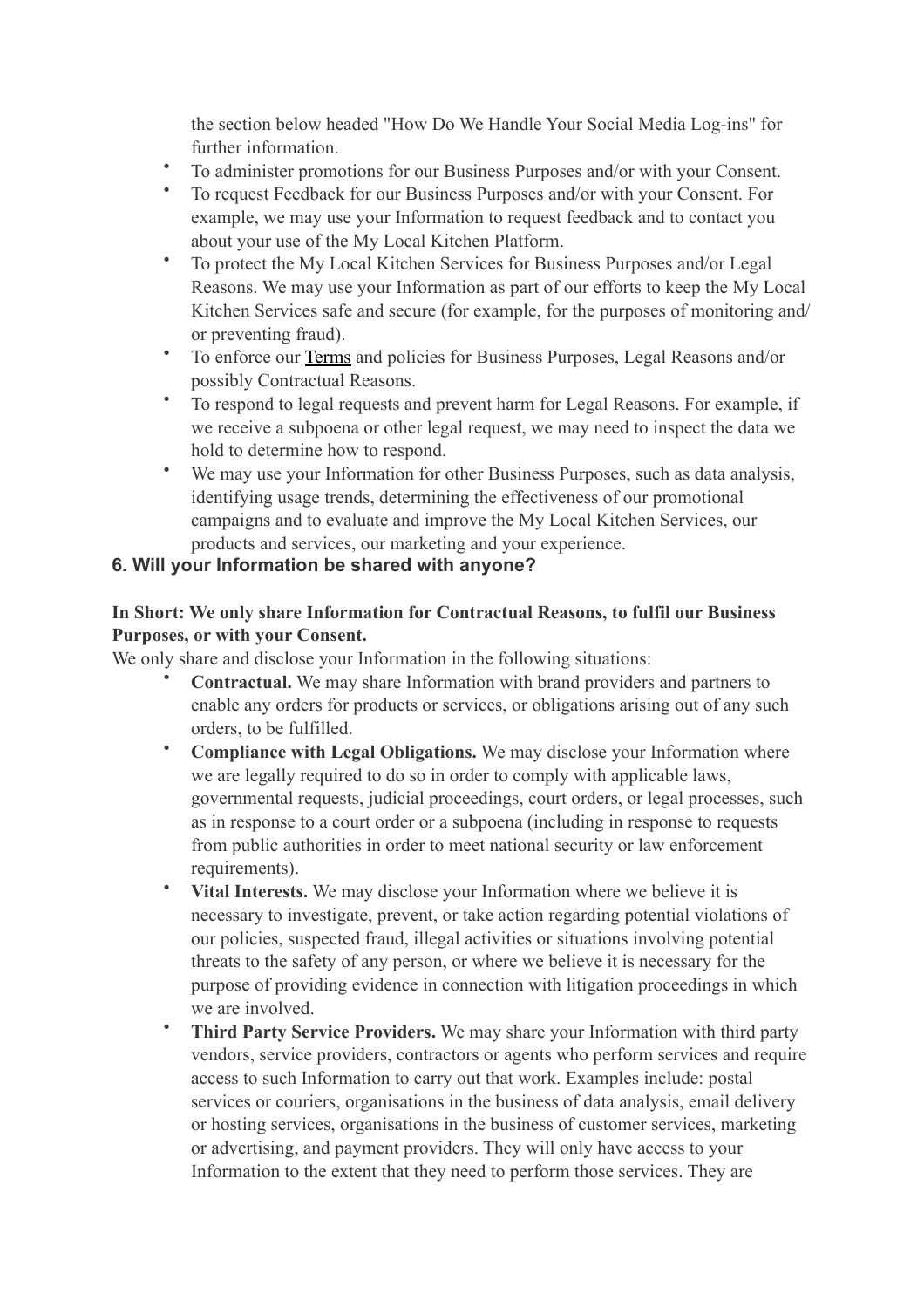required to keep your Information confidential and may not use it other than as we ask them to and always in accordance with this Policy.

- **Business Transfers.** We may share or transfer your Information in connection with, or during negotiations of, any merger, sale of company assets, financing, or acquisition of all or a portion of our business to another company.
- **Third Party Advertisers.** We may use third party advertising companies to serve ads when you visit the My Local Kitchen Platform. These companies may use Information about your visits to the My Local Kitchen Platform and other websites that are contained in web cookies and other tracking technologies in order to provide personalised advertisements about goods and services that may be of interest to you. See our [Cookie Policy](https://www.potage.co.uk/pages/potage-cookie-policy) for further Information.
- **Business Partners.** Provided you have given us Consent to do so we may share your Information with our business partners to offer you certain products, services or promotions.
- **With your Consent.** We may disclose your Information for any other purpose with your Consent.

We may disclose aggregated, anonymous Information (i.e. Information from which you cannot be personally identified), or insights based on such anonymous Information, to selected third parties, including (without limitation) analytics and search engine providers to assist us in the improvement and optimisation of the My Local Kitchen Services. In such circumstances we will not disclose any Information which can identify you personally.

## **7. Is your Information transferred internationally?**

## **In Short: We may transfer, store, and process your Information in countries other than your own, but will take all reasonable steps to ensure it is protected.**

Whenever we transfer your Information outside of the UK, we will take all reasonably practicable measures to protect your Information in accordance with this Policy and applicable laws. To the extent that any transfer requires approved safeguards to be in place (for example, using the EU model contract clauses in connection with transfers outside of the European Economic Area, or other appropriate safeguards) we will ensure these measures are in place.

#### **8. Third party websites**

# **In Short: We are not responsible for the safety of any Information that you share with third party providers who feature or advertise, but are not affiliated with, the My Local Kitchen Services.**

The My Local Kitchen Platform may feature links to third party websites or contain advertisements from third parties that are not affiliated with us and which may link to other websites, online services or mobile applications. We cannot guarantee the safety and privacy of data you provide to any third parties. Any data collected by third parties is not covered by this Policy.

We are not responsible for the content or privacy and security practices and policies of any third parties, including other websites, services or applications that may be linked to or from the My Local Kitchen Platform. You should review the policies of such third parties and contact them directly if you have any related questions.

## **9. For How long do we keep your Information?**

**In Short: We keep your Information for as long as necessary to fulfil the purposes outlined in this Policy, unless a longer retention period is permitted or required by law.**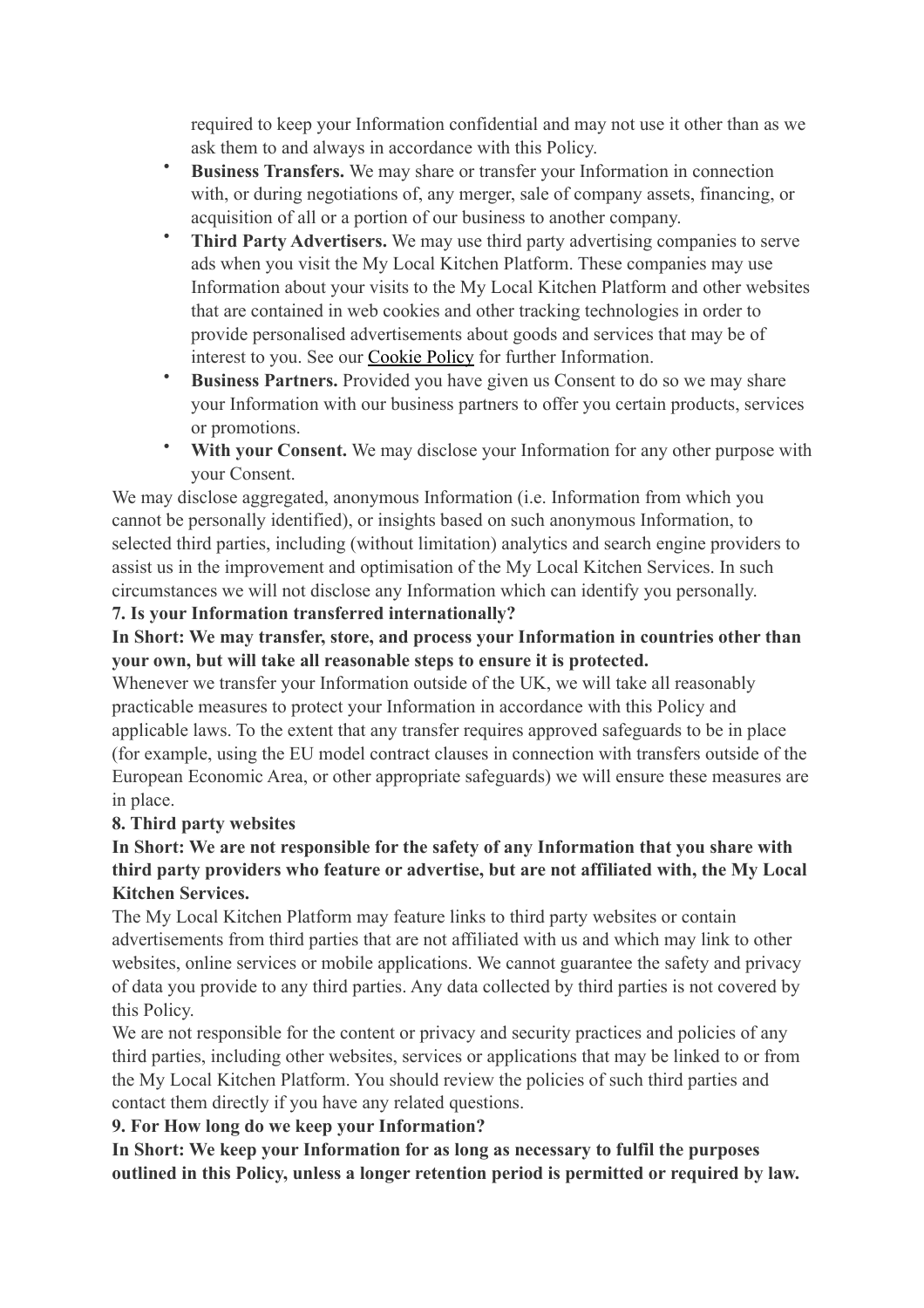We will only keep your Information for as long as it is necessary for the purposes set out in this Policy, unless a longer retention period is required or permitted by law (such as tax law, accounting requirements or other legal or regulatory requirements).

When we have no ongoing Business Purpose to justify the processing of your Information, we will either delete or anonymise it, or, if this is not possible (for example, because your Information has been stored in backup archives), then we will securely store your Information and isolate it from any further processing until deletion is possible.

#### **10. How do we keep your Information safe?**

## **In Short: We aim to protect your Information through a system of organisational and technical security measures.**

We have implemented appropriate technical and organisational security measures designed to protect the security of any Information we process. However, please also remember that we cannot guarantee that the Internet itself is 100% secure. Although we will use our reasonable endeavours to protect your Information, transmission of personal Information to and from the My Local Kitchen Platform is at your own risk. You should only access our services within a secure environment.

#### **11. Do we collect Information from minors?**

## **In Short: We do not knowingly collect data from or market to children under 16 years of age.**

We do not knowingly solicit data from or market to children under 16 years of age. By using the My Local Kitchen Services, you represent that you are at least 16 years of age. If we learn that Information from users less than 16 years of age has been collected, we will deactivate the relevant account and take reasonable measures to promptly delete such data from our records. If you become aware of any data we have collected from children under 16 years of age, please contact us immediately via hello@My Local Kitchen.co.uk.

#### **12. How do we handle your Social MEDIA Log-ins?**

## **Summary: If you choose to register or log into our website using a social media account, we may have access to certain Information about you.**

The My Local Kitchen Platform may offer you the ability to register and log-in using your third party social media account details (e.g. Facebook, Twitter etc). Where you choose to do this, we will receive certain Information from your social media provider. The Information we receive may vary depending on the social media provider concerned, but will often include your name, e-mail address, friends list, profile picture, and other Information that you choose to make public. If you log-in using Facebook, we may also request access to other information related to your account, such as friends, check-ins and likes, and you may choose to grant or deny us access to each individual permission.

The Information that you post, transmit, or otherwise make available on the social media platform may be viewed and/or used by other users of those networks and we have no control over that viewing and use and cannot prevent further use of that Information by third parties. If you choose to link your My Local Kitchen profile to a social media account, Information that you provide to us in the process may be included on your My Local Kitchen profile. Additionally, your contacts on the social media platform(s) (**Friends**) may be able to see your activity on the My Local Kitchen Platform. A link to your public profile on the social media site may be added to your My Local Kitchen profile and other members and users of the My Local Kitchen Services may be able to see any Friends or links (e.g. friends of Friends) via the social network(s) that you have in common with them.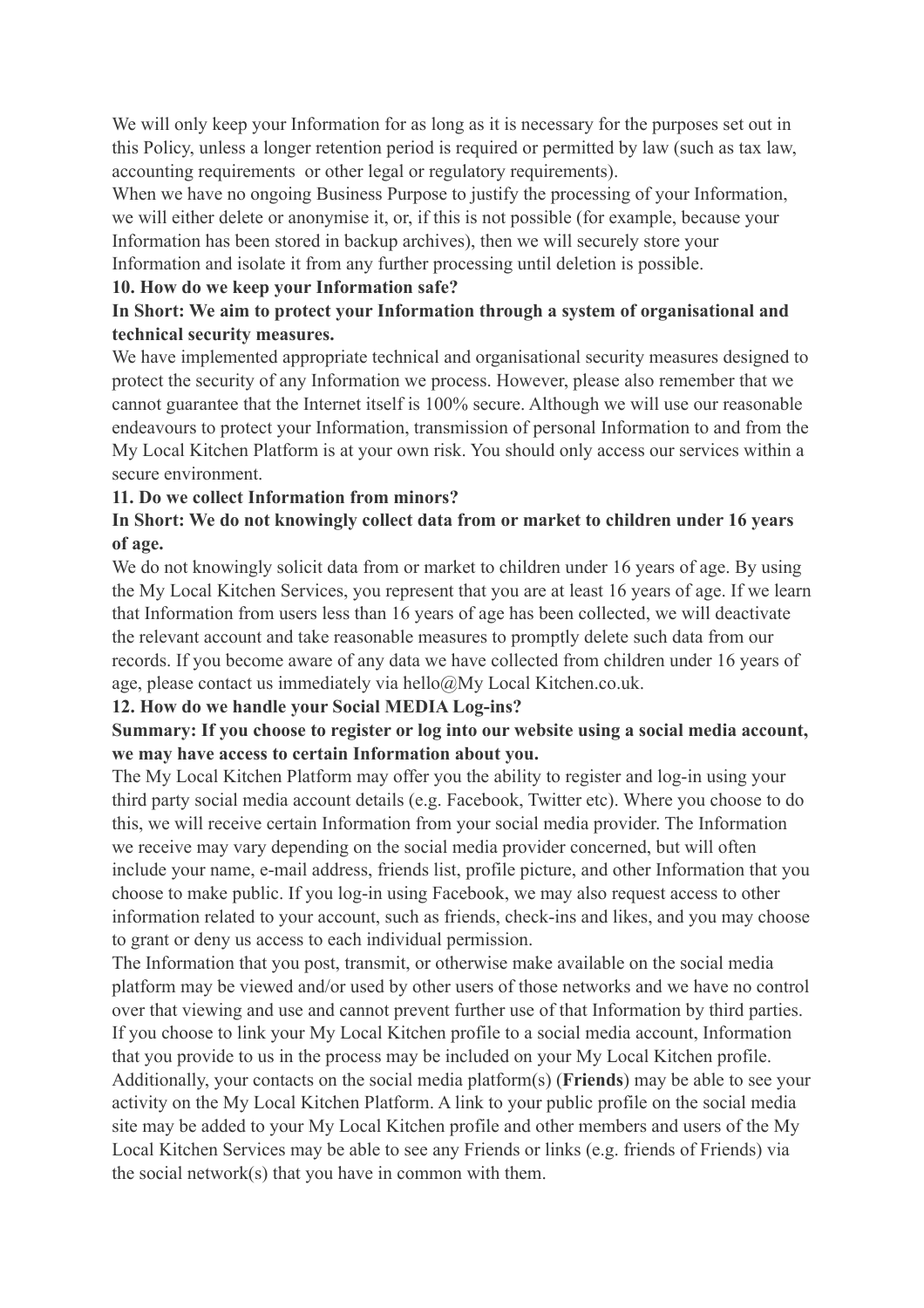When you interact with us through social media networks, you acknowledge that we may access your Information that is held by that account, solely in accordance with your social media privacy settings. Any links to social media are not under our control and remain solely your responsibility. You acknowledge that any Information posted via social media through the My Local Kitchen Platform, or via any third party which you allow to access your content, is posted entirely at your own risk and that by posting to a public platform you make that Information visible to third parties who can use that Information at their discretion. Please note that we do not control, and are not responsible for, other uses of your Information by your third party social media provider(s). We recommend that you review their privacy policies to understand how they collect, use and share your Information, and how you can set your privacy preferences on their sites and apps.

## **13. Your Consent to processing**

You will be required to give Consent to certain processing activities before we can process your Information. Where applicable, we will seek Consent from you when you first submit Information to or through the My Local Kitchen Services.

If you have previously given your Consent you may freely withdraw such Consent at any time. You can do this by emailing hello@My Local Kitchen.co.uk.

If you withdraw your Consent, and if we do not have another legal basis for processing your Information, then we will stop processing your Information. If we do have another legal basis for processing your Information, then we may continue to do so subject to your legal rights. Please note that if we need to process your Information in order for you to use the My Local Kitchen Services and you object or do not provide Consent to us processing your Information, you accept that the My Local Kitchen Services will no longer be available to you.

## **14. Marketing and opting out**

If you have given Consent to marketing we may contact you about our products, services, promotions and special offers. If you no longer wish to receive such Information, you can withdraw your Consent at any time by sending an email to hello@My Local Kitchen.co.uk or unsubscribing from the communications.

If you have given Consent, we may share your Information with carefully selected third party organisations and business partners and they may contact you directly. If you would prefer to no longer receive direct marketing communications from third parties and partners after previously giving your Consent, please contact those third parties and partners directly to withdraw the Consent.

Where you opt out of receiving marketing messages, this will not apply to personal data provided to us in connection with your purchase of a product or service or your involvement in other related transactions.

## **15. Account Information**

You may at any time review or change the Information in your account by logging into your My Local Kitchen account.

If you wish to terminate your My Local Kitchen account please contact us via hello $@Mv$ Local Kitchen.co.uk and we can arrange this for you. Some Information may be retained in our files to prevent fraud, troubleshoot problems, assist with any investigations, enforce our [Terms](https://www.potage.co.uk/pages/our-terms-and-conditions) and/or comply with legal requirements.

## **16. What are your privacy rights?**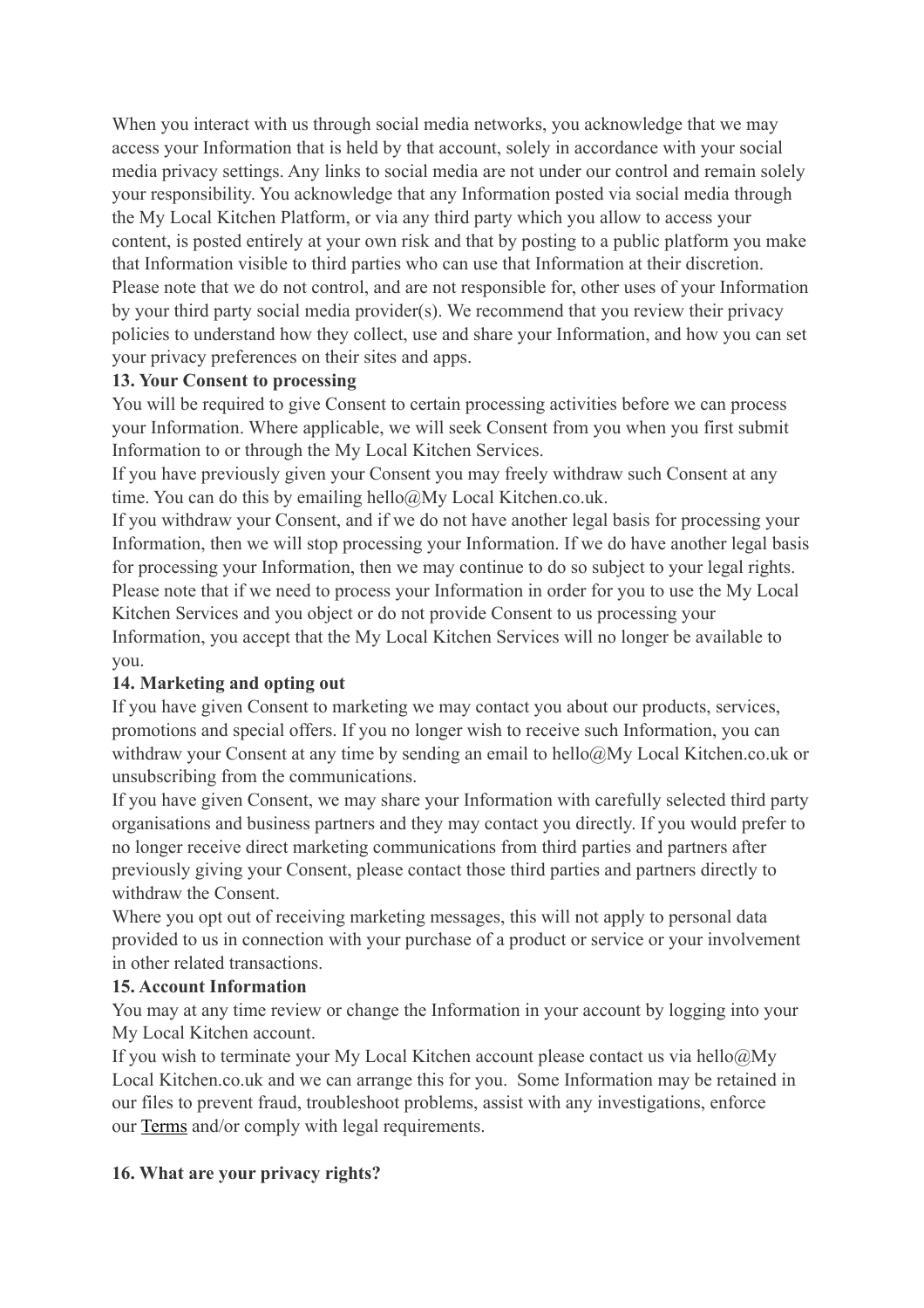## **In Short: You have certain rights in respect of your Information.**

You have certain rights in relation to the Information that we hold about you. Details of these rights and how to exercise them are set out below. Please note that we will require evidence of your identity before we are able to respond to any requests. This is a security measure to ensure that your Information is not disclosed to a person who does not have the right to receive it. We may also contact you to ask you for further Information in relation to your request to speed up our response. To exercise or discuss any of your rights, please contact us via hello@My Local Kitchen.co.uk.

- **Right of Access.** You have the right at any time to ask us for a copy of the Information that we hold about you and to check that we are lawfully processing it. Where we have good reason, and where data protection law permits, we can refuse your request for a copy of your Information, or certain elements of the request. If we refuse your request or any element of it, we will provide you with our reason(s) for doing so.
- **Right of Correction or Completion.** If Information we hold about you is not accurate or is out of date and requires amendment or correction, you have a right to have the data rectified or completed.
- **Right of Erasure.** In certain circumstances, you have the right to request that the Information we hold about you is erased (for example, if the Information is no longer necessary for the purposes for which it was collected or processed or our processing of the Information is based only on your Consent and there are no other legal grounds on which we may process the Information).
- **Right to Object to or Restrict Processing**. In certain circumstances, you have the right to object to our processing of your Information (for example, if we are processing your Information on the basis of our legitimate interests but there are no longer any compelling legitimate grounds to justify our processing overriding your rights and interests).

You may also have the right to restrict our use of your Information, for example during a period in which we are verifying the accuracy of your Information in circumstances where you have challenged the accuracy of that Information.

• **Right of Data Portability**. In certain instances, you have a right to receive the Information that we hold about you (or a portion thereof) in a structured, commonly used and machine-readable format.

In such circumstances, you can ask us to transmit your Information to you or directly to a third party organisation on your behalf.

While we are happy for such requests to be made, we are not able to guarantee technical compatibility with a third party organisation's systems. We are also unable to comply with requests that relate to personal Information of others without their consent.

If we are relying on Consent to process your Information, you have the right to withdraw your Consent at any time. Please note however that this will not affect the lawfulness of the processing that occurred before the withdrawal of such Consent.

#### **17. Contact us**

We welcome your feedback and questions on this Policy. If you wish to contact us about this Policy or have any other questions, please email us via hello@My Local Kitchen.co.uk. You have the right to make a complaint at any time to the Information Commissioner's Office (the **ICO**), the UK supervisory authority for data protection issues ([https://ico.org.uk/](https://ico.org.uk/concerns/)